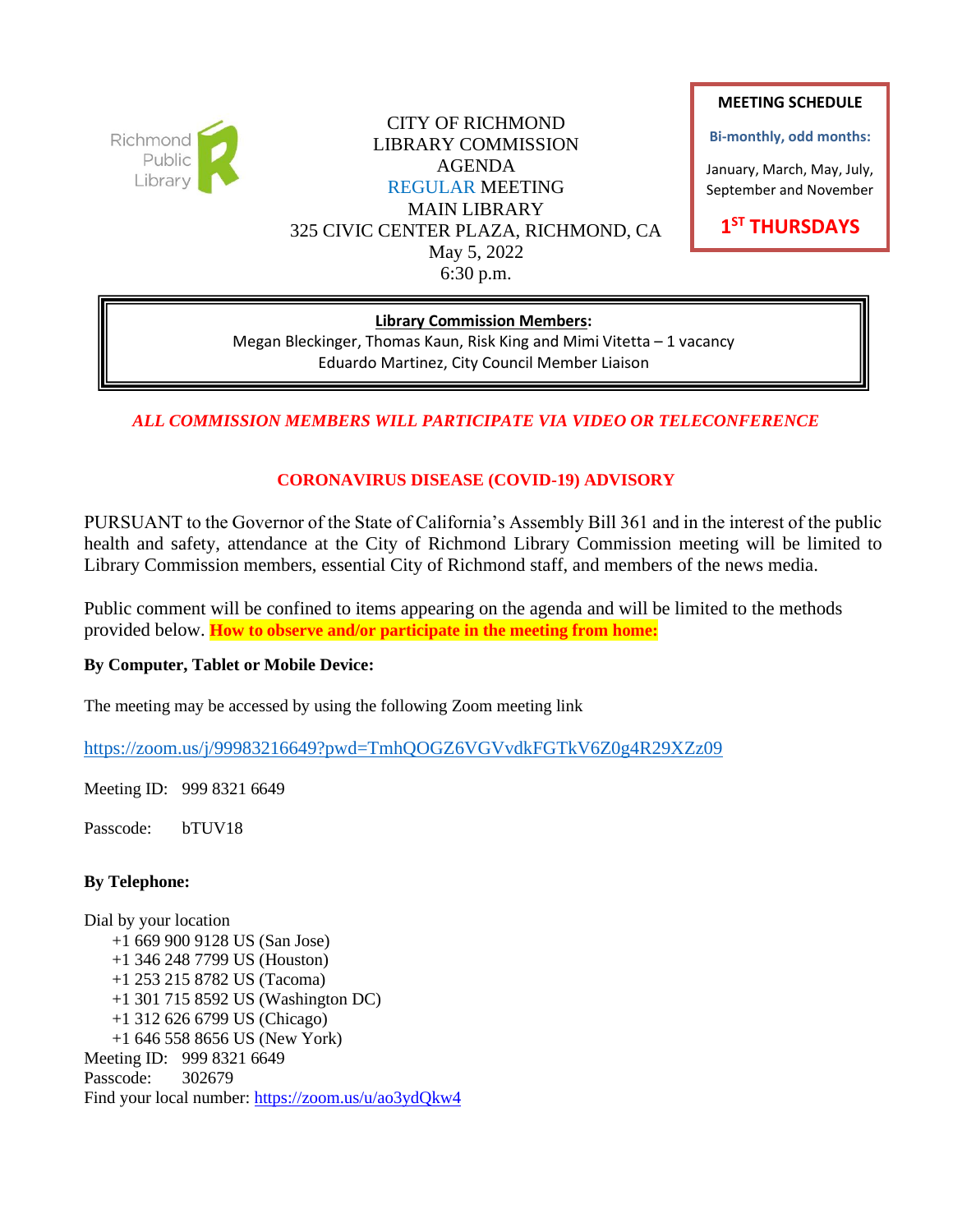#### **Public comments may be submitted:**

Via email to [lisa\\_carter@ci.richmond.ca.us.](mailto:lisa_carter@ci.richmond.ca.us) Email must contain in the subject line **public comments – Item #**. All comments must be submitted on or before **Thursday, May 5, 2022, by 4:30 p.m.** and must include the following:

- a) Your Name
- b) Your Phone Number
- c) The item for which you wish to make a Public Comment.

Requests for comments received via email during the meeting and up until the public comment period on the relevant agenda item is closed, will be accommodated as is reasonably possible and will be limited to a maximum of one to two minutes, depending on the number of commenters.

The City cannot guarantee that its network and/or the site will be uninterrupted.

AB 361 Procedures in the Event of Technical Difficulties: In the event the meeting broadcast is disrupted, or if a technical issue on the agency's end disrupts public participation, the legislative body board cannot take any further action on the agenda until the technical issue is resolved.

**Record of all public comments:** All public comments will be considered a public record, put into the official meeting record, and considered before Commission action. All public comments will be available after the meeting as supplemental materials and will be posted as an attachment to the meeting minutes when the minutes are posted.

**Accessibility for Individuals with Disabilities:** Upon request, the City will provide for written agenda materials in appropriate alternative formats, or disability-related modification or accommodation, including auxiliary aids or services and sign language interpreters, to enable individuals with disabilities to participate in and provide comments at/related to public meetings. Please submit a request, including your name, phone number and/or email address, and a description of the modification, accommodation, auxiliary aid, service or alternative format requested at least two days before the meeting. Requests should be emailed to cprc@ci.richmond.ca.us or submitted by phone at 510-620-6512, ext. 5458. Requests will be granted whenever possible and resolved in favor of accessibility.

**Effect of Advisory on In-person public participation:** During the pendency of Assembly Bill 361, the language in this Advisory portion of the agenda supersedes any language contemplating in-person public comment.

*05/02/2022*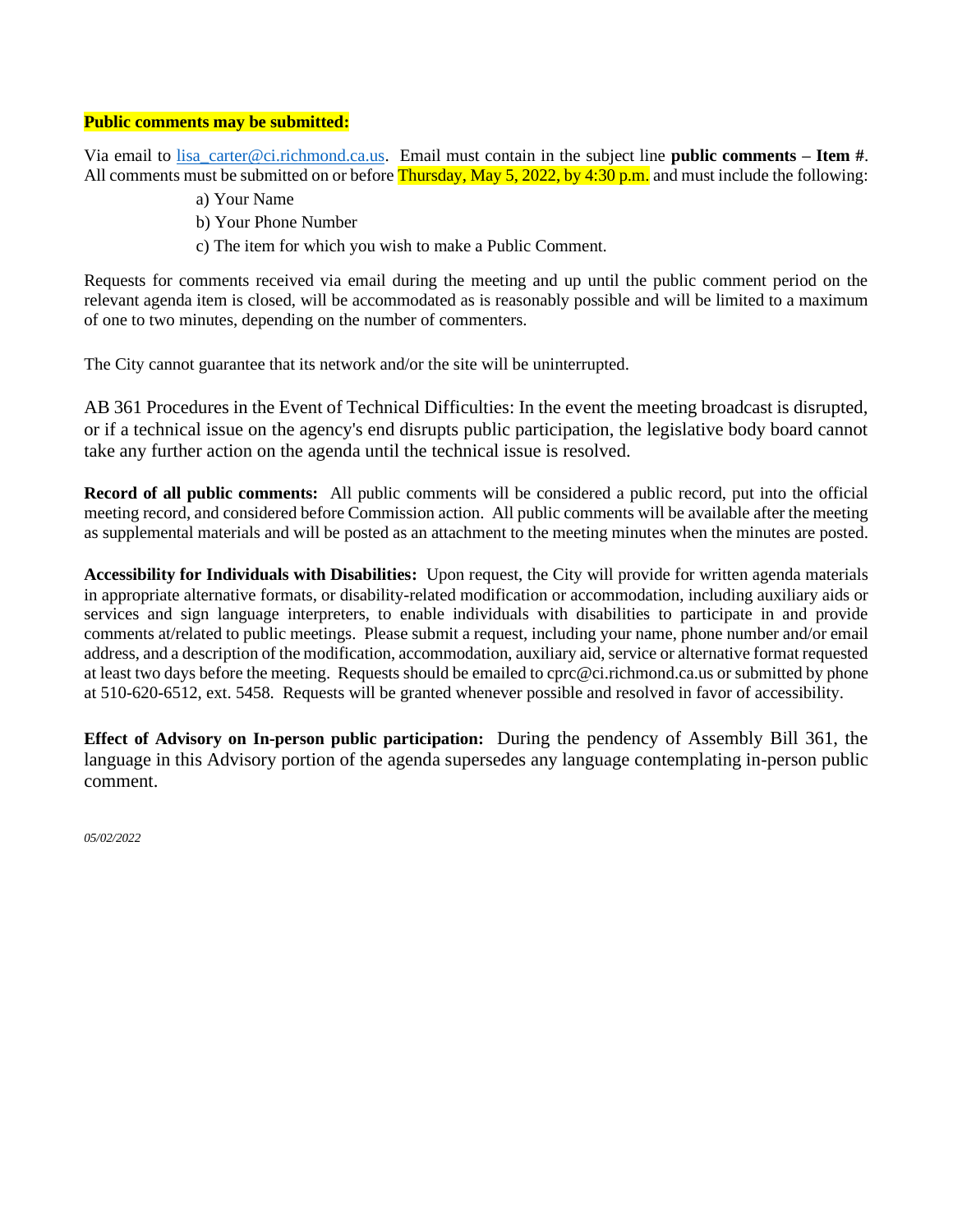

CITY OF RICHMOND LIBRARY COMMISSION AGENDA REGULAR MEETING MAIN LIBRARY 325 CIVIC CENTER PLAZA, RICHMOND, CA May 5, 2022 6:30 p.m.

## **MEETING SCHEDULE**

**Bi-monthly, odd months:**

January, March, May, July, September and November **1 ST THURSDAYS**

# **Library Commission Members:**

Megan Bleckinger, Thomas Kaun, Risa King and Mimi Vitetta – 1 vacancy Eduardo Martinez, City Council Member Liaison

1) **Call to Order/Appoint Chairperson Pro Tem** (Bleckinger, Kaun, King and Vitetta) *In the absence of a Chairperson, Library Commissioners discuss, nominate and appoint a Chairperson Pro Tem to facilitate tonight's commission meeting.*

# 2) **Library Commission Chairperson Nomination, Vote and Appointment** (Bleckinger, Kaun, King and Vitetta)

*Library Commissioners may choose to discuss, nominate and vote to appoint a Chairperson at this meeting, or continue this item until such time as a full Library Commission membership is formed.*

#### 3) **Roll Call** Members: Bleckinger, Kaun, King and Vitetta

## 4) **Welcome and Meeting Procedures**

*Individuals who would like to address the Library Commission on relevant matters not listed on the agenda or on Department Reports for Information items not pulled for discussion, may do so under Open Forum.*

*Public comment may be made on agenda items when the item is discussed.*

*The standard amount of time for each speaker, in either instance, will be three (3) minutes.*

## 5) **Agenda Review**

*Individual items may be removed from Department Reports for Information for discussion, explanation, or continuance to a future meeting. In addition, the order in which items will be heard may be adjusted at this time.*

# 6) **Open Forum**

*Issues brought to the attention of the commission in Open Forum cannot result in discussion or action at this meeting.*

## 7) **Approval of Minutes**

*In the absence of full membership and the commissioners that have since termed out, current Library Commissioners may choose to vote on the minutes, or direct Library staff to consider minutes approved based on lack of quorum.*

a. Approval of March 3, 2022 Meeting Minutes [Bleckinger, King, Vitetta]